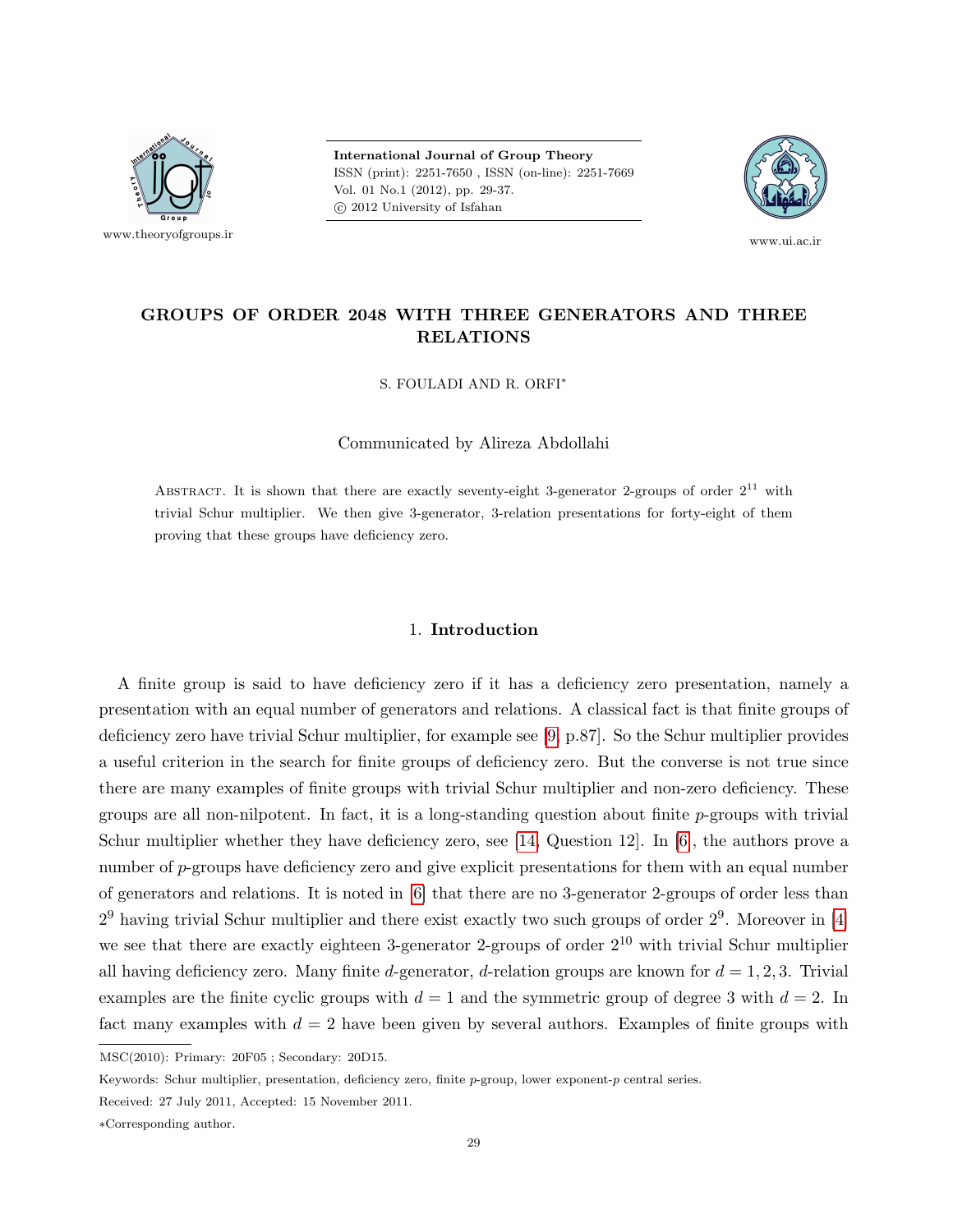$d = 3$  are infrequent, see [\[8\]](#page-7-0) and the references therein. It might be worth noting that there are no known examples of finite groups with  $d = 4$  and finite nilpotent 4-generator groups require at least 5 defining relations by a celebrated theorem of Golod-Shafarevich. Such groups have been constructed in [\[5, 7\]](#page-7-0), of orders  $2^{14}$ ,  $2^{16}$ ,  $2^{17}$ ,  $2^{18}$  and  $2^{19}$ .

In this paper, using computational methods we show that there are exactly seventy-eight 3-generator 2-groups of order  $2^{11}$  with trivial Schur multiplier. We then give 3-generator, 3-relation presentations for forty-eight of them proving that these groups all have deficiency zero.

Our notation is standard.  $\mathbb{Z}_n$  is the cyclic group of order n. The direct product of  $\ell$  copies of  $\mathbb{Z}_n$  is denoted by  $\mathbb{Z}_n^{\ell}$ . The Schur multiplier of the group G is denoted by  $M(G)$ . We write SmallGroup $(n,m)$ for the mth group of order  $n$  as quoted in the "Small Groups" library in GAP [\[13\]](#page-7-0).

# 2. Method

In this section our first step is to determine all 3-generator groups of order  $2^{11}$  with trivial Schur multiplier. Then our second step is to show that some of these groups have deficiency zero.

We describe below a method that enables one to determine 3-generator groups of order  $2^{11}$  having trivial Schur multiplier. We use the computer algebra systems GAP [\[13\]](#page-7-0) and Magma [\[2\]](#page-7-0) which contain a data library "Small Groups"providing access to the descriptions of the groups of order at most 2000 except  $2^{10}$ , prepared by Besche *et al* [\[1\]](#page-7-0). Following [\[6\]](#page-7-0), our main strategy is to determine some particular extensions, called descendants, of specified 3-generator 2-groups  $G, |G| \leq 2^9$ , in the hope of finding 2-groups of order  $2^{11}$  with trivial Schur multiplier. To do this we will use the following theorems.

<span id="page-1-2"></span>**Theorem 2.1.** [\[10,](#page-7-0) Theorem 3.2.1] Suppose that N is a normal subgroup of a finite group G. If F is a free group of finite rank, R is a normal subgroup of F for which  $G \cong F/R$  and S is a normal subgroup of F for which  $SR/R$  corresponds to N, then there is an exact sequence

$$
1 \rightarrow (\dfrac{R \cap [F,S])}{([F,R] \cap [F,S])} \rightarrow M(G) \rightarrow M(\dfrac{G}{N}) \rightarrow \dfrac{(N \cap G')}{[N,G]} \rightarrow 1.
$$

<span id="page-1-0"></span>**Theorem 2.2.** [\[10,](#page-7-0) Corollary 3.2.2] Suppose that  $N$  is a normal subgroup of a finite group  $E$ . If  $M(E) = 1$ , then  $M(\frac{E}{N})$  $\frac{E}{N}$ )  $\cong \frac{(N\cap E')}{[N,E]}$  $\frac{N[|E|]}{[N,E]}$ .

Recall that the lower exponent-p central series of  $G$  is a descending series of subgroups defined recursively by  $P_0(G) = G$ ,  $P_{i+1}(G) = [P_i(G), G]P_i(G)^p$  for  $i \ge 0$ . If c is the smallest integer such that  $P_c(G) = 1$ , then G has exponent-p class c. A group E is said to be a descendant of a finite d-generator p-group G with exponent-p class c if the quotient  $E/P_c(E)$  is isomorphic to G. A group is called an immediate descendant of G if it is a descendant of G and has exponent-p class  $c+1$ . Both GAP and MAGMA compute the lower exponent-p central series of a finite group using the p-quotient algorithm described in [\[11\]](#page-7-0) and are able to construct all immediate descendants of a given  $p$ -group by the p-group generation algorithm [\[12\]](#page-7-0).

<span id="page-1-1"></span>Now we determine all 3-generator 2-groups  $E$  of order  $2^{11}$  with trivial Schur multiplier.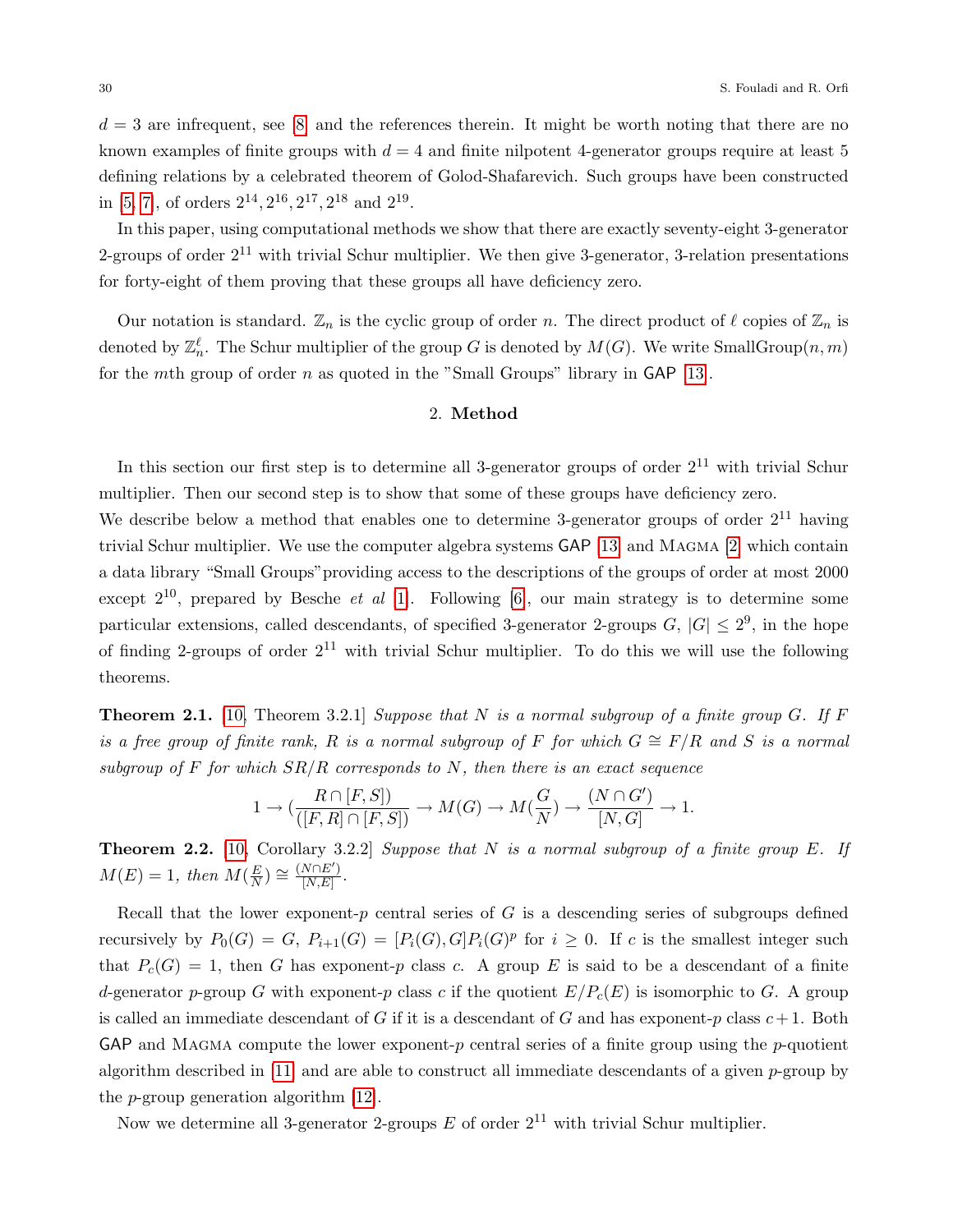**Lemma 2.3.** Let E be a 3-generator 2-group of order  $2^{11}$  with trivial Schur multiplier. Then E is an immediate descendant of a 3-generator group G of order  $2^n$   $(n \leq 10)$  which satisfies  $M(G) \cong \mathbb{Z}_2^{\ell}$ , where  $0 \leq \ell \leq 11 - n$ .

*Proof.* Suppose that E has exponent-p class  $c + 1$ . Using Theorem [2.2,](#page-1-0) with  $N = P<sub>c</sub>(E)$ , we have  $M(E/P_c(E)) \cong (P_c(E) \cap E')/[P_c(E), E]$ . By our hypothesis on the class of E, we observe that  $P_c(E)^2 =$ 1, from which we conclude that  $P_c(E)$  is an elementary abelian 2-group and that  $M(E/P_c(E))$  ≅  $P_c(E) \cap E'$ . Now the group  $G := E/P_c(E)$  is a 3-generator group with  $M(G) \hookrightarrow P_c(E)$  and so  $|M(G)| \leq |E|/|G|$ .

The above lemma reduces the number of groups that need to be considered dramatically. We use MAGMA and  $\mathsf{GAP}$  to construct all immediate descendants E of such groups G and rule out those having non-trivial Schur multiplier. Since all groups G of order  $2^n$   $(n \leq 9)$  are available in GAP, first we determine all immediate descendants of groups G which satisfy  $M(G) \cong \mathbb{Z}_2^{\ell}$ , where  $0 \leq \ell \leq 11 - n$ . In the list below there are forty 3-generator groups of order  $2^{11}$  with trivial Schur multiplier with the above property. We use the notation  $[n, m, k]$  for the group E, where E is the kth immediate descendant of the group  $G=\text{SmallGroup}(n,m)$ .

| [512,   | 6489,            | 2,             | [512, | 6489,   | 3,     | [512,   | 6490, | 2,    | [512,  | 6490, | 3,      | [512,<br>9113, | 4,  |
|---------|------------------|----------------|-------|---------|--------|---------|-------|-------|--------|-------|---------|----------------|-----|
| [512,   | 9113,            | 5,             | [512, | 9114,   | 4,     | $[512,$ | 9114, | 5,    | [512,  | 9121, | 4,      | [512,<br>9121, | 5,  |
| [512,   | 9122,            | 4,             | [512, | 9122,   | 5,     | [512,   | 9137, | 4,    | [512,  | 9137, | 5,      | [512,<br>9146, | 4,  |
| [512,   | 9146,            | 5 <sup>2</sup> |       | [512,   |        | 12397,  | 4,    | [512, | 12397, | 5,    | [512,   | 12398,         | 4,  |
| $[512,$ | 12398,           |                | 5,    | [512,   | 12399, |         | 4,    | [512, | 12399, | 5,    | [512,   | 12400,         | 4], |
| [512,   | 12400,           |                | 5,    | [512,   | 12401, |         | 4,    | [512, | 12401, | 5,    | [512,   | 12402,         | 4,  |
| [512,   | 12402,           |                | 5,    | [512,   | 12403, |         | 2,    | [512, | 12403, | 3,    | [512,   | 12404,         | 2], |
| [512,   | 12404,           |                | 3,    | $[512,$ | 12413, |         | 4,    | [512, | 12413, | 5,    | $[512,$ | 12414,         | 4,  |
| [512,   | 12414,           |                | 5,    | $[512,$ | 12423, | 4,      |       | [512, | 12423, | 5,    | [512,   | 12424,         | 4,  |
|         | [512, 12424, 5]. |                |       |         |        |         |       |       |        |       |         |                |     |

Now by Lemma [2.3,](#page-1-1) we have to consider 3-generator groups G of order  $2^{10}$  with  $M(G) \cong \mathbb{Z}_2^{\ell}$ , where  $0 \leq \ell \leq 1$ . All 3-generator groups of order  $2^{10}$  with trivial Schur multiplier are classified in [\[4\]](#page-7-0). By using GAP we see that there is no immediate descendant of order  $2^{11}$  of these eighteen groups of order  $2^{10}$ . Since groups of order  $2^{10}$  are not available in GAP, we state the following theorem to construct groups of order  $2^{10}$  with Schur multiplier of order 2.

**Theorem 2.4.** Let E be a 3-generator 2-group of order  $2^{10}$  with  $M(E) \cong \mathbb{Z}_2$ . Then E is an immediate descendant of a 3-generator group G of order  $2^n$  with  $n \leq 9$  which satisfies either  $M(G) \cong \mathbb{Z}_2^{\ell}$ ,  $0 \leq \ell \leq 11 - n \text{ or } M(G) \cong \mathbb{Z}_4 \times \mathbb{Z}_2^{\ell}, \ 0 \leq \ell \leq 9 - n.$ 

*Proof.* Suppose that E has exponent-p class  $c + 1$ . By Theorem [2.1,](#page-1-2) we have the following exact sequence:  $1 \to (R \cap [F, S])/([F, R] \cap [F, S]) \to M(E) \xrightarrow{\alpha} M(E/P_c(E)) \xrightarrow{\beta} (P_c(E) \cap E')/[P_c(E), E] \to 1$ , where F is a free group of finite rank, R is a normal subgroup of F for which  $E \cong F/R$  and S is a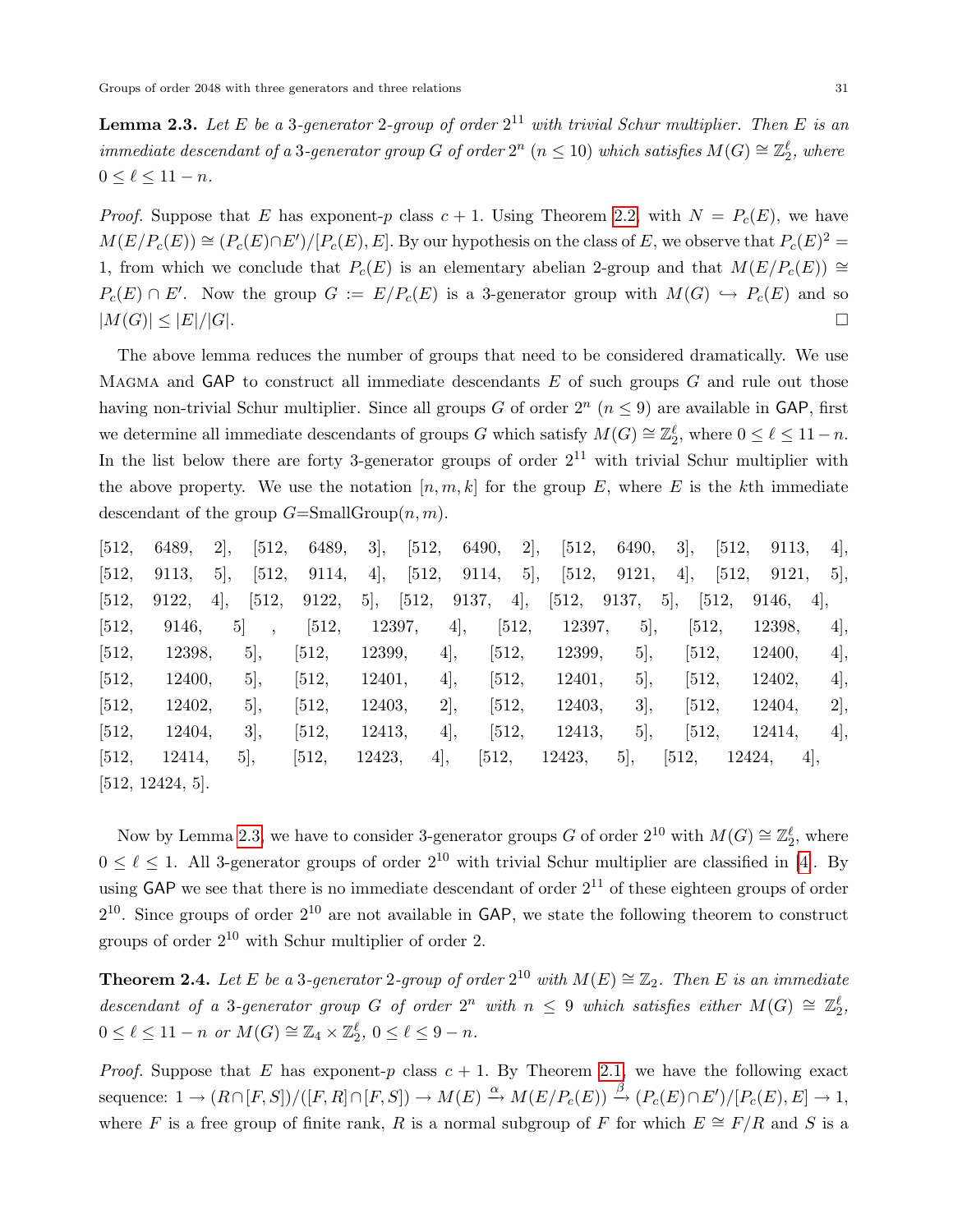normal subgroup of F for which  $SR/R$  corresponds to  $P_c(E)$ . On setting  $G = E/P_c(E)$  we see that  $M(G)/Ker\beta \cong P_c(E) \cap E'$  and  $M(E)/Ker\alpha \cong Ker\beta$ . Therefore  $Ker\beta = 1$  or  $Ker\beta \cong \mathbb{Z}_2$  since  $M(E) \cong \mathbb{Z}_2$ . Now since  $M(G)/Ker\beta \hookrightarrow P_c(E)$  and  $P_c(E)$  is elementary abelian, we deduce that  $|M(G)| \leq 2|P_c(E)|$  and  $M(G)$  is either elementary abelian or  $M(G) \cong \mathbb{Z}_4 \times \mathbb{Z}_2^{\ell}$ . — Процессиональные просто производительные производства и производства и производства и производства и произ<br>В производство производство производство производство производство производство производство производство прои

Now it only remains to determine all immediate descendants of groups of order  $2^{10}$  with Schur multiplier of order 2. In the list below there are thirty-eight groups of order  $2^{11}$  with trivial Schur multiplier with the above property. We use the notation  $[n, m, k, t]$  for the group E, where E is the tth immediate descendant of the group L such that L is the kth immediate descendant of  $G=\text{SmallGroup}(n,m)$ , in fact L is a 3-generator group of order  $2^{10}$  with Schur multiplier of order 2.

| [512, | 53479.                                | 3,  | 1, | [512, | 53479, | 3,  | 2, | [512, | 53480, | 1,  | 1, | [512, | 53480, |          | 2, |
|-------|---------------------------------------|-----|----|-------|--------|-----|----|-------|--------|-----|----|-------|--------|----------|----|
| [512, | 53480,                                | 2,  | 1, | [512, | 53480, | 2,  | 2, | [256, | 2525,  | 8,  | 1, | [256, | 2525,  | 8,       | 2, |
| [256, | 2525,                                 | 9,  | 1, | [256, | 2525,  | 9,  | 2, | [256, | 2528,  | 5,  | 1, | [256, | 2528,  | 5,       | 2, |
| [256, | 2528,                                 | 6,  | 1, | [256, | 2528,  | 6,  | 2, | [256, | 3638,  | 8,  | 1, | [256, | 3638,  | 8,       | 2, |
| [256, | 3639,                                 | 8,  | 1, | [256, | 3639,  | 8,  | 2, | [256, | 3640,  | 5,  | 1, | [256, | 3640,  | 5,       | 2, |
| [256, | 3640,                                 | 6,  | 1, | [256, | 3640,  | 6,  | 2, | [256, | 3641,  | 8,  | 1, | [256, | 3641,  | 8,       | 2, |
| [256, | 3641,                                 | 9,  | 1, | [256, | 3641,  | 9,  | 2, | [256, | 3641,  | 10, | 1, | [256, | 3641,  | 10.      | 2, |
| [256, | 3643,                                 | 8,  | 1, | [256, | 3643,  | 8,  | 2, | [256, | 3643,  | 9,  | 1, | [256, | 3643,  | 9,       | 2, |
| [256, | 3643,                                 | 10, | 1, | [256, | 3643,  | 10, | 2, | [256, | 2522,  | 6,  | 1, | [256, | 2522,  | 2,<br>6, |    |
|       | [256, 2523, 6, 1], [256, 2523, 6, 2]. |     |    |       |        |     |    |       |        |     |    |       |        |          |    |

The second step is to give 3-generator, 3-relation presentations for the groups obtained in the first step. We used mainly the method described in [\[7\]](#page-7-0) to find such a presentation for each group G under consideration. Our first attempt towards obtaining such presentations for G was to find several triples of generators for each group. On each generating triple, we computed a presentation  $\langle X|R\rangle$  using the relation finding algorithm of Cannon [\[3\]](#page-7-0) which is available in GAP and Magma. Then an attempt was made to find a subset S of R having three elements such that  $\langle X|S \rangle$  defines G. In searching for generating triples for each group a small set of group elements was chosen by a knowledge of conjugacy classes and checked for generating triples. This technique was also used in [\[4\]](#page-7-0) to determine deficiency zero presentations for all 3-generator, 2-groups of order  $2^{10}$  with trivial Schur multiplier. The authors obtained seventeen deficiency zero presentations from eighteen groups in [\[4\]](#page-7-0) by this method. It seems that this method is useful to find deficiency zero presentations. Moreover in this paper to find the order of the groups defined by the presentations  $\langle X|S \rangle$  as above, we use Knuth-Bendix algorithm in KBMAG package, which was written by Derek Holt [\[13\]](#page-7-0). By the above observation we show that forty-eight groups from seventy-eight 3-generator groups of order  $2^{11}$  with trivial Schur multiplier, have deficiency zero.

## 3. Results

In three tables below we list all 3-generator 2-groups of order  $2^{11}$  with trivial Schur multiplier. In tables 1 and 2 we list forty-eight groups with deficiency zero. Also table 3 give a presentation for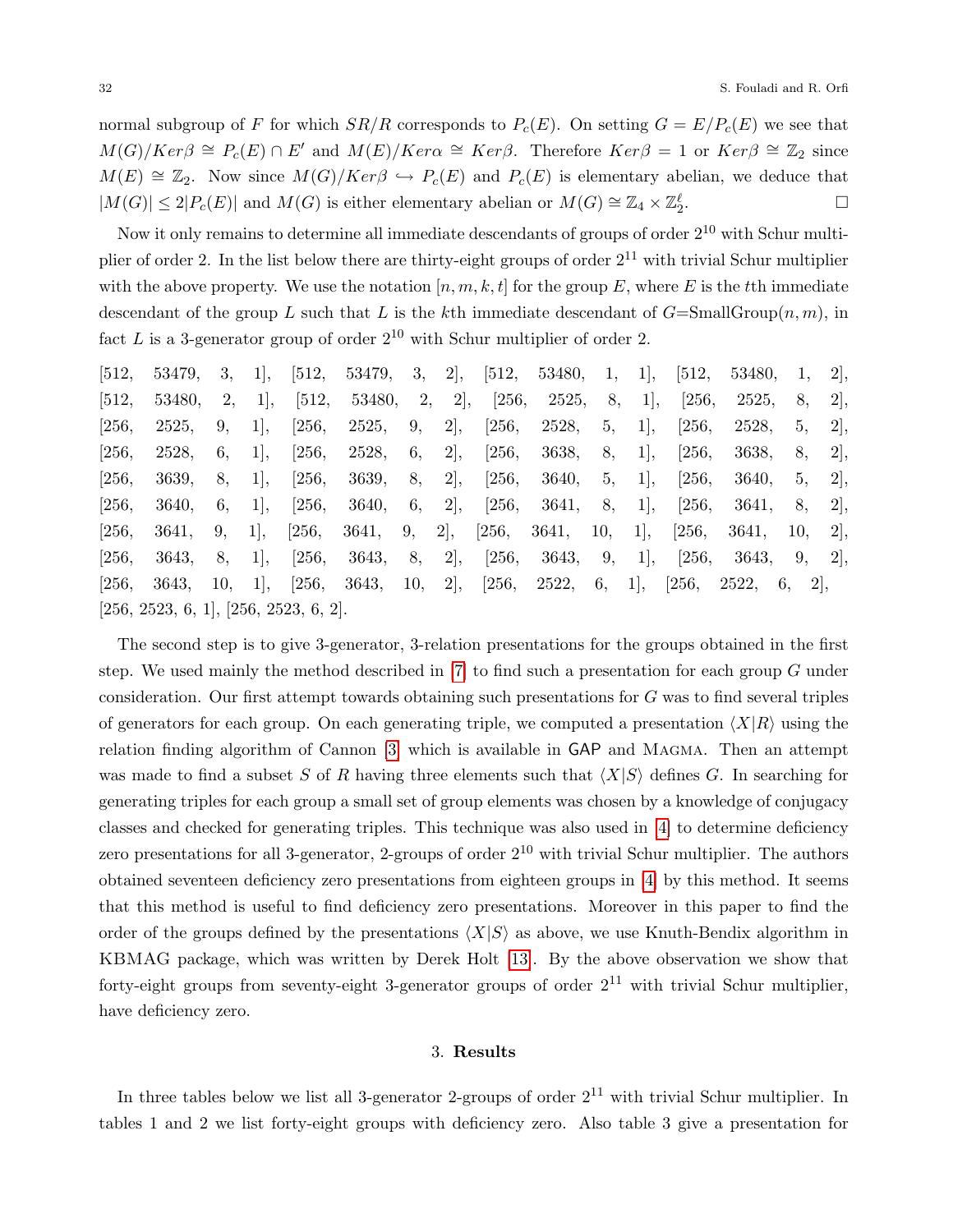the remaining thirty groups with more than three relations in which we show that the above method failed to find a balanced presentation for these groups. Entries of the form  $[n, m, k]$  and  $[n, m, k, t]$ were described in the previous section. An attempt was made to choose a presentation for each group with a reasonably small length.

|           | <u>Table 1</u>                                                             |                 |
|-----------|----------------------------------------------------------------------------|-----------------|
| Group No. | Relators                                                                   | [n,m,k]         |
| #1        | $b^{-1}acabc^{-1}$ , $c^2ab^2a$ , $ab^{-1}cacb^{-1}$                       | [512, 6489, 2]  |
| #2        | $bca^{-1}c^{-1}ba$ , $bac^{-1}b^{-3}ca$ , $cbca^{-1}c^2a^{-1}b$            | [512, 6489, 3]  |
| #3        | $ba^{-1}c^{-2}ba$ , $a^2cbcb^{-1}$ , $bcbaca^{-1}$                         | [512, 6490, 2]  |
| #4        | $bac^{-1}b^{-1}ca, b^2cac^{-1}a, b^{-1}cbc^3a^{-2}$                        | [512, 6490, 3]  |
| #5        | $b^2ca^{-1}ca, c^{-1}a^2b^{-1}cb, ba^{-1}b^{-1}c^4a$                       | [512, 9113, 4]  |
| #6        | $ba^{-1}b^3a, b^{-1}c^3bc^{-1}, a^3b^{-1}cba^{-1}c^{-1}$                   | [512, 9113, 5]  |
| #7        | $bca^{-1}b^{-1}ca, b^3cbc, a^3b^{-1}a^{-1}cbc^{-1}$                        | [512, 9114, 4]  |
| #8        | $cbcb^{-1}$ , $ba^{-1}b^3a$ , $a^3c^3a^{-1}c^{-1}$                         | [512, 9114, 5]  |
| #9        | $ba^{-1}c^{-1}bc^{-1}a$ , $ab^{-2}cac^{-1}$ , $a^2c^3bc^{-1}b^{-1}$        | [512, 9122, 4]  |
| #10       | $ba^{-1}c^{-1}bc^{-1}a$ , $ca^{-1}c^{-1}b^2a^{-1}$ , $a^2c^{-1}bc^3b^{-1}$ | [512, 9122, 5]  |
| #11       | $a^{-1}cbcab^{-1}, b^3a^{-1}ba, cac^3a^{-3}$                               | [512, 9137, 4]  |
| #12       | $a^{-1}cbcab^{-1}, b^3a^{-1}ba, a^3ca^{-1}c^3$                             | [512, 9137, 5]  |
| #13       | $cbcb^{-1}$ , $a^{-1}ba^{-2}b^2a^{-1}b$ , $c^3aca^{-3}$                    | [512, 9146, 4]  |
| #14       | $cbcb^{-1}, a^{-1}ba^{-2}b^2a^{-1}b, a^3c^3a^{-1}c$                        | [512, 9146, 5]  |
| #15       | $a^3bab, acab^{-1}c^{-1}b, b^2cac^{-3}a$                                   | [512, 12397, 4] |
| #16       | $a^3bab, acab^{-1}c^{-1}b, b^2c^{-1}ac^3a$                                 | [512, 12397, 5] |
| #17       | $baba^{-1}, a^2ca^{-1}cbab^{-1}, b^3c^3b^{-1}c^{-1}$                       | [512, 12398, 4] |
| #18       | $rac{-1}{a}$ , $b^{-1}a^{-1}ba^{2}b^{2}a$ , $bac^{-3}bca$                  | [512, 12398, 5] |
| #19       | $bab^{-1}a, a^{-1}c^3ac^{-1}, a^3c^{-1}abc^{-1}b^{-3}$                     | [512, 12400, 4] |
| #20       | $bab^{-1}a, a^{-1}c^3ac^{-1}, a^2b^{-1}a^{-1}ca^{-1}bcb^{-2}$              | [512, 12400, 5] |
| #21       | $cbc^{-1}b, ac^3a^{-1}c^{-1}, ba^{-1}ba^2b^2a$                             | [512, 12401, 4] |
| #22       | $cbc^{-1}b$ , $a^{-1}c^3ac^{-1}$ , $ba^{-1}ba^2b^2a$                       | [512, 12401, 5] |
| #23       | $cbc^{-1}b$ , $ba^{-1}b^3a^{-1}$ , $a^3cac^{-3}$                           | [512, 12402, 4] |
| #24       | $ab^{-3}ab^{-1}$ , $bc^{-3}bc^{-1}$ , $a^2bca^{-1}ca^{-1}b^{-1}$           | [512, 12404, 2] |
| #25       | $bab^3a, cbc^3b, bacacb^{-1}a^{-2}$                                        | [512, 12404, 3] |
| #26       | $ba^{-1}bc^2a, ac^2bab^{-1}, (ca)^2cbcb^{-1}$                              | [512, 12413, 5] |
| #27       | $b^{-1}a^{-1}b^3a, ca^{-1}cbab^{-1}, a^2c^{-2}(bc^{-1})^2$                 | [512, 12414, 4] |
| #28       | $cbac^{-1}ab^{-1}$ , $acbca^{-1}b^{-1}$ , $a^2c^{-1}a^{-1}bc^{-1}ab$       | [512, 12424, 4] |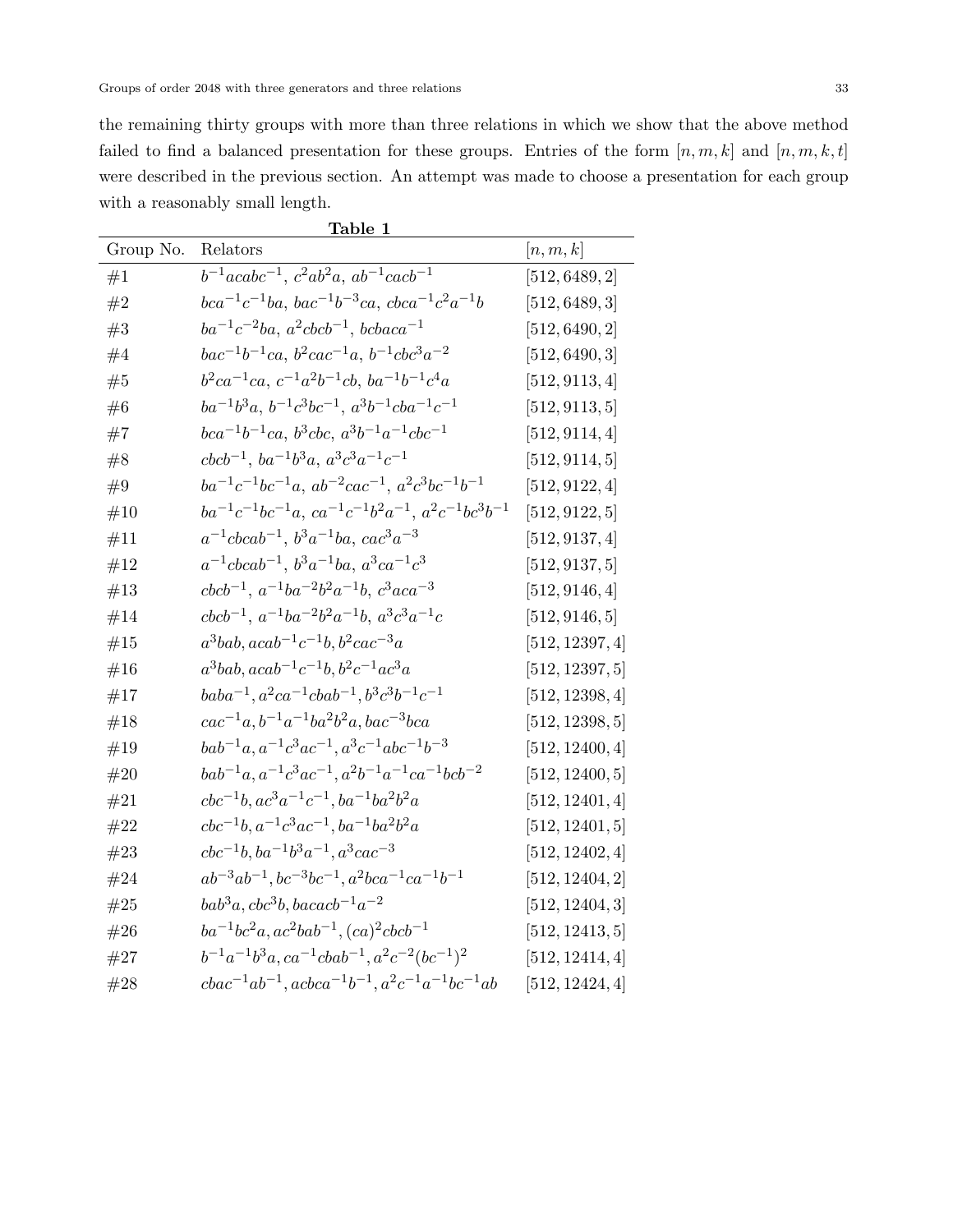| Group No. | Relators                                                                 | $\vert n,m,k,t\vert$ |
|-----------|--------------------------------------------------------------------------|----------------------|
| #29       | $cbc^{-1}b$ , $a^3b^{-1}c^{-1}ba^{-1}c$ , $a^3bc^{-1}a^{-1}c^{-1}b$      | [512, 53480, 2, 1]   |
| #30       | $cbc^{-1}b$ , $a^{-3}bcacb$ , $a^3c^{-1}a^{-1}cb^2$                      | [512, 53480, 2, 2]   |
| #31       | $cbcb^{-1}$ , $ba^{-1}c^{-1}bca$ , $a^2b^{-1}acbac$                      | [256, 2528, 5, 1]    |
| #32       | $a^2c^2, bcb^{-1}ac^{-1}a, bacb^3ca^{-1}$                                | [256, 2528, 5, 2]    |
| #33       | $a^2(bc)^2, bcb^{-1}aca^{-1}, a^3c^{-2}bab^{-1}$                         | [256, 2528, 6, 1]    |
| #34       | $ba^{-1}cb^{-1}ca, cb^2ca^{-2}, a^3bcba^{-1}c^{-1}$                      | [256, 2528, 6, 2]    |
| $\#35$    | $c^{-1}bcb, ac^{-1}ac^{-1}b^2, a^2ca^{-1}bc^{-1}ab$                      | [256, 3640, 5, 1]    |
| #36       | $ba^{-1}abc^{-1}a, ac^3a^{-1}c^{-1}, b^{-3}c^{-1}bca^2$                  | [256, 3640, 5, 2]    |
| #37       | $a^{-1}b^3ab^{-1}, b^{-1}a^{-1}cabc, c^{-1}ac^{-3}bab$                   | [256, 3640, 6, 1]    |
| #38       | $a^{-1}b^3ab^{-1}, b^{-1}a^{-1}cabc, c^{-2}ac^{-1}bcab$                  | [256, 3640, 6, 2]    |
| $\#39$    | $a^{-1}cba^{-1}c^{-1}b$ , $b^3cb^{-1}c^{-1}$ , $a^3b^{-1}c^2ab^{-1}$     | [256, 3641, 10, 1]   |
| $\#40$    | $caca^{-1}, a^{-1}b^3ab^{-1}, acabc^{-3}b$                               | [256, 3641, 10, 2]   |
| #41       | $cac^3a, bcba^{-1}b^{-2}ca, babca^{-1}c^{-1}a^{-2}$                      | [256, 3643, 8, 1]    |
| #42       | $ac^{-3}ac^{-1}$ , $bcba^{-1}b^{-2}ca$ , $babca^{-1}c^{-1}a^{-2}$        | [256, 3643, 8, 2]    |
| #43       | $ac^{-3}ac^{-1}$ , $a^{-1}cbcb^2a^{-1}b^{-1}$ , $babca^{-1}c^{-1}a^{-2}$ | [256, 3643, 10, 1]   |
| #44       | $cac^3a, b^3cb^{-1}a^{-1}ca, babca^{-1}c^{-1}a^{-2}$                     | [256, 3643, 10, 2]   |
| $\#45$    | $a^2(ab^{-1})^2$ , $bc^3b^{-1}c^{-1}$ , $a^3b^2cac^{-1}$                 | [256, 2522, 6, 1]    |
| #46       | $a^2(ab^{-1})^2$ , $bc^3b^{-1}c^{-1}$ , $a^3c^{-1}ab^2c$                 | [256, 2522, 6, 2]    |
| #47       | $ca^{-1}bca^{-1}b^{-1}, cab^{-2}ca^{-1}, a^2c^2(ba)^2$                   | [256, 2523, 6, 1]    |
| #48       | $a^2(ab^{-1})^2$ , $b^{-1}c^3bc^{-1}$ , $a^3cabcb$                       | [256, 2523, 6, 2]    |

Table 2

Table 3

| Table 3   |                                                                                                     |                            |  |  |  |
|-----------|-----------------------------------------------------------------------------------------------------|----------------------------|--|--|--|
| Group No. | Relators                                                                                            | [n,m,k,t]                  |  |  |  |
| #49       | $bac^{-1}b^{-1}ca$ , $ba^{-1}b^3a$ , $ab^5a^{-1}b^{-1}$ , $a^2bcb^3c^{-1}$ ,                        | [512, 9121, 4]             |  |  |  |
|           | $cabc^{-3}ba$                                                                                       |                            |  |  |  |
| #50       | $bac^{-1}b^{-1}ca$ , $ba^{-1}b^{3}a$ , $ab^{5}a^{-1}b^{-1}$ , $a^{2}bcb^{3}c^{-1}$ , [512, 9121, 5] |                            |  |  |  |
|           | $c^{-1}bc^{-2}acab$                                                                                 |                            |  |  |  |
| #51       | $a^3b^{-1}a^{-1}b$ , $ac^3a^{-1}c^{-1}$ , $a^5bab^{-1}$ , $a^2c^2a^{-2}c^{-2}$ , [512, 12399, 4]    |                            |  |  |  |
|           | $aca^{-1}bcb^{-3}$                                                                                  |                            |  |  |  |
| #52       | $bc^3b^{-1}c^{-1}, b^3a^3b^{-1}a^{-1}, aca^{-1}c^{-1}a^{-1}cac^{-1},$                               | [512, 12399, 5]            |  |  |  |
|           | $ab^{-1}c^{-1}a^{-1}cb^3$ , $a^2cac^{-2}ac$                                                         |                            |  |  |  |
| #53       | $bab^3a, b^2cb^2c^{-1}, a^{-1}c^3ac^{-1}, bc^{-1}bca^{-4},$                                         | [512, 12402, 5]            |  |  |  |
|           | $(bc)^{2}(bc^{-1})^{2}$                                                                             |                            |  |  |  |
| #54       | $a^3b^{-1}a^{-1}b$ , $a^5bab^{-1}$ , $a^3c^{-1}ac^3$ ,                                              | $\left[512,12403,2\right]$ |  |  |  |
|           | $a^2c^2a^{-2}c^{-2}$ , babc <sup>-1</sup> b <sup>-1</sup> cba                                       |                            |  |  |  |
| #55       | $a^3b^{-1}a^{-1}b$ , $a^5bab^{-1}$ , $a^3c^{-3}ac$ ,                                                | [512, 12403, 3]            |  |  |  |
|           | $a^2c^2a^{-2}c^{-2}$ , $bab^2cb^{-1}c^{-1}a$                                                        |                            |  |  |  |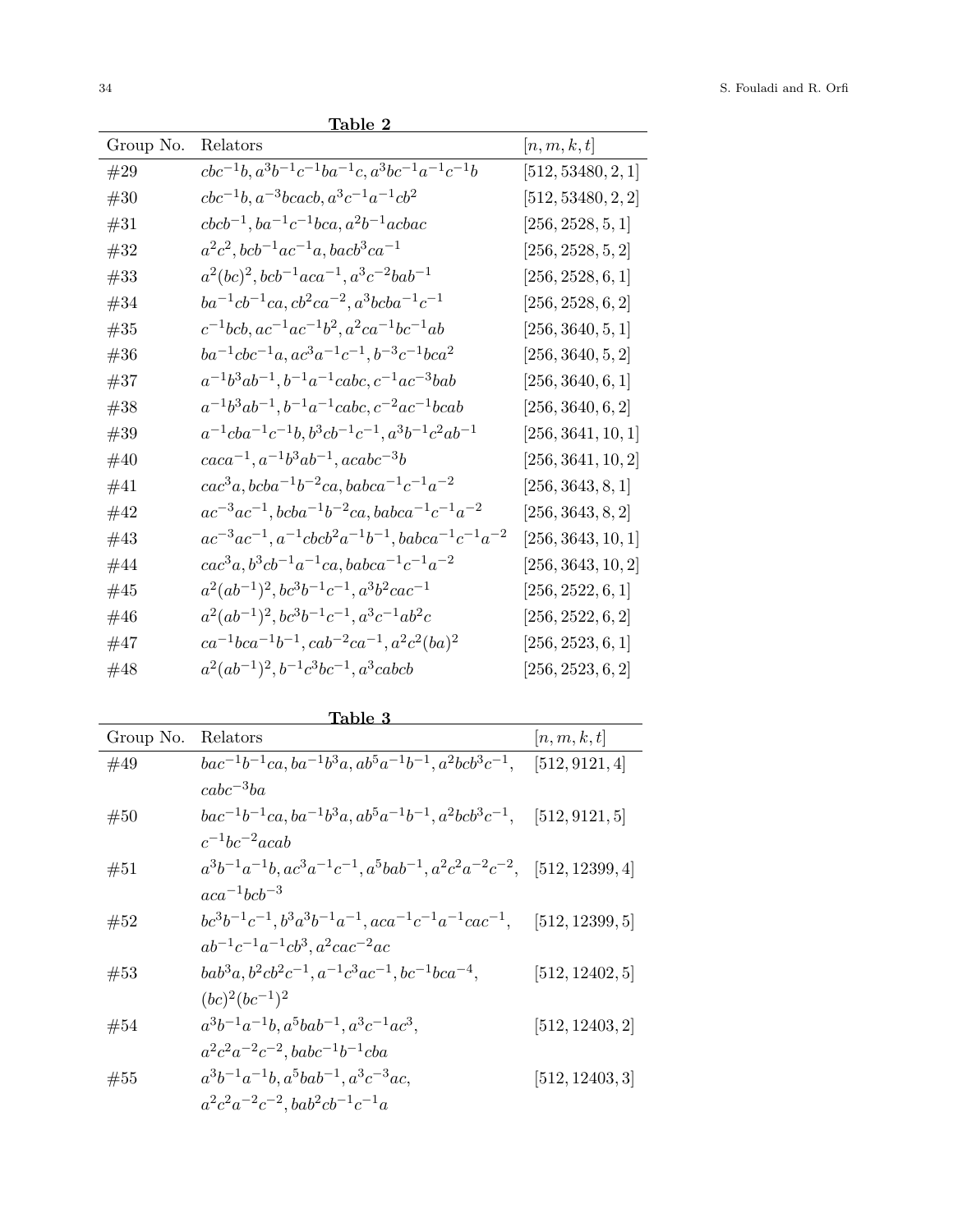|           | <u>ranie o</u>                                                                    |                    |
|-----------|-----------------------------------------------------------------------------------|--------------------|
| Group No. | Relators                                                                          | [n,m,k,t]          |
| #56       | $ba^{-1}bc^2a$ , $ac^2bab^{-1}$ , $b^2cb^2c^{-1}$ ,                               | [512, 12413, 4]    |
|           | $\c{a}cb^{-1}c^{-1}bc^{-1}a$                                                      |                    |
| #57       | $bcb^{-1}ca^{-2}, a^2b^{-1}cbc, a^{-1}c^3ac^{-1},$                                | [512, 12414, 5]    |
|           | $a^3b^{-3}a^{-1}b$                                                                |                    |
| #58       | $ac^2ab^2, c^2a^2b^{-2}, a^{-1}cbcab,$                                            | [512, 12423, 4]    |
|           | $c^{-2}ac^{-1}bca^{-1}b$ , $cbaca^{-1}bc^{-1}a^{-1}c^{-1}ba^{-1}b^{-1}$           |                    |
| #59       | $ac^{-1}abc^{-1}b^{-1}, b^{-1}cbaca, cbc^{-3}b,$                                  | [512, 12423, 5]    |
|           | $a^3b^{-1}cac^{-1}b^{-1}$                                                         |                    |
| #60       | $bcbc^{-1}a^{-2}$ , $b^2c^{-1}aca^{-1}$ , $b^{-1}ca^{-1}cba$ ,                    | [512, 12424, 5]    |
|           | $a^2c^3bcb$                                                                       |                    |
| #61       | $b^2ab^2a^{-1}, c^2bc^2b^{-1}, (bc)^2ac^{-1}a^{-1}c,$                             | [512, 53479, 3, 1] |
|           | $cbcaba^{-3}, a^3cb^{-1}a^{-1}bc^{-1}, a^2c^7b^{-1}c^{-1}b$                       |                    |
| #62       | $a^2ca^{-2}c^{-1}$ , bacbc <sup>-1</sup> a, bca <sup>-1</sup> c <sup>-1</sup> ba, | [512, 53479, 3, 2] |
|           | $acabc^{-1}b^{-1}, c^2bc^2b^{-1}, b^{16}ca^{-2}c$                                 |                    |
| #63       | $cab^2c^{-1}a^{-3}, cba^{-1}cb^{-1}a^3, a^2c^{-1}b^{-1}a^{-1}cab,$                | [512, 53480, 1, 1] |
|           | $b^{-2}cbaba^{-1}c, a^{-1}(bc)^2ac^2$                                             |                    |
| #64       | $c^{-1}a^{-1}c^{-1}bab, b^{-1}c^2aba^{-1}, a^2ba^2b^{-1},$                        | [512, 53480, 1, 2] |
|           | $a^2ca^2c^{-1}$ , $bc^3bca^2c^2$                                                  |                    |
| #65       | $c^4$ , $a^2ba^2b^{-1}$ , $b^{-1}cacba$ , $acab^{-1}c^{-1}b$ ,                    | [256, 2525, 8, 1]  |
|           | $b^5c^{-1}a^{-1}cb^{-1}a$                                                         |                    |
| #66       | $c^4$ , $a^2ba^2b^{-1}$ , $b^{-1}cacba$ , $acab^{-1}c^{-1}b$ ,                    | [256, 2525, 8, 2]  |
|           | $b^5cb^{-1}aca^{-1}$                                                              |                    |
| #67       | $bcac^{-1}ba, b^2cb^{-2}c^{-1}, a^3bc^{-1}bac^{-1},$                              | [256, 2525, 9, 1]  |
|           | $a^2c^{-1}bc^3b^{-1}, a^3cab^{-1}cb^{-1}$                                         |                    |
| #68       | $c^{-1}b^{-2}cb^2$ , $bc^{-1}acba$ , $b^{-1}acbca^{-3}$ ,                         | [256, 2525, 9, 2]  |
|           | $c^2b^{-1}a^{-1}bc^2a$ , $a^3b^{-1}cb^{-1}ac$                                     |                    |
| #69       | $ac^{-2}a^{-1}c^2$ , $ac^{-1}b^{-1}abc$ , $acbac^{-1}b^{-3}$ ,                    | [256, 3638, 8, 1]  |
|           | $c^{-1}a^2cba^2b^{-1}, a^3ca^{-1}b^{-2}c$                                         |                    |

Table 3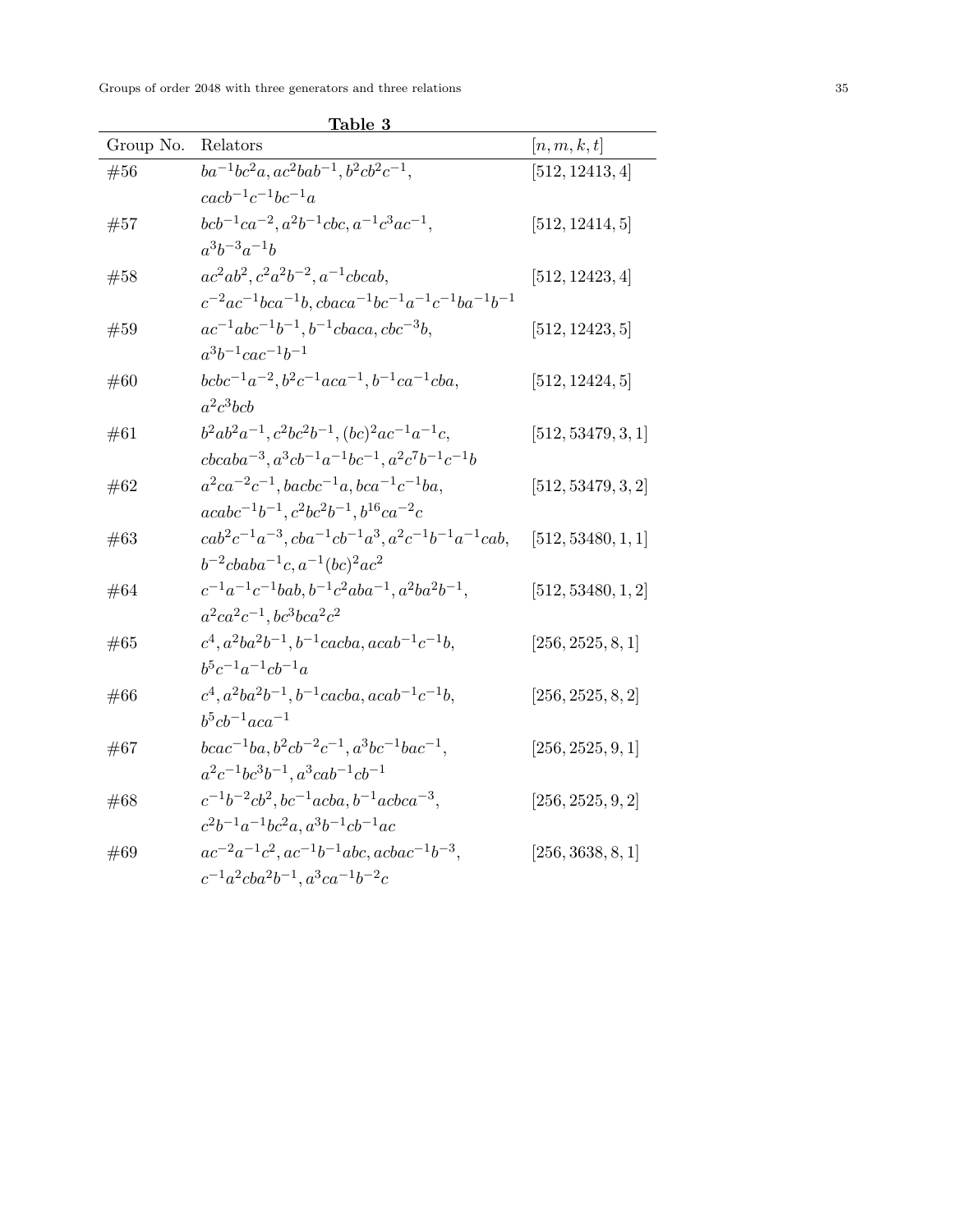| Table 3   |                                                                  |                     |  |  |  |  |
|-----------|------------------------------------------------------------------|---------------------|--|--|--|--|
| Group No. | Relators                                                         | [n,m,k,t]           |  |  |  |  |
| #70       | $b^{-1}c^{-1}acba, bc^2b^{-1}c^{-2}, a^4c^2b^{-2},$              | [256, 3638, 8, 2]   |  |  |  |  |
|           | $a^3cb^{-1}cab$                                                  |                     |  |  |  |  |
| #71       | $a^2ca^2c^{-1}$ , $ba^{-1}cb^{-1}ca$ , $b^2cb^{-2}c^{-1}$ ,      | [256, 3639, 8, 1]   |  |  |  |  |
|           | $bc2b-1c-2, a3b-1ca-1cb-1, b6c2$                                 |                     |  |  |  |  |
| #72       | $a^2ca^2c^{-1}$ , $bacb^{-1}ca^{-1}$ , $b^2cb^{-2}c^{-1}$ ,      | [256, 3639, 8, 2]   |  |  |  |  |
|           | $bc2b-1c-2, a-1bc-1ba3c, b2c6$                                   |                     |  |  |  |  |
| #73       | $a^2ca^2c^{-1}, b^{-1}cbaca^{-3}, cab^2ca^{-3},$                 | [256, 3641, 8, 1]   |  |  |  |  |
|           | $a^3b^{-1}c^2ab^{-1}$                                            |                     |  |  |  |  |
| #74       | $a^2ca^2c^{-1}, b^{-1}cbaca^{-3}, cab^2ca^{-3},$                 | [256, 3641, 8, 2]   |  |  |  |  |
|           | $ba^{-1}c^2ba^{-3}$                                              |                     |  |  |  |  |
| #75       | $a^2b^{-2}, a^2cb^2c^{-1}, a^{-1}c^3ac^{-1},$                    | [256, 3641, 9, 1]   |  |  |  |  |
|           | $(bc)^{2}(b^{-1}c^{-1})^{2}, acbc^{-1}a(b^{-1}a^{-1})^{2}b^{-1}$ |                     |  |  |  |  |
| #76       | $a^2b^2$ , $a^2cb^{-2}c^{-1}$ , $a^{-1}c^3ac^{-1}$ ,             | [256, 3641, 9, 2]   |  |  |  |  |
|           | $(bc)^{2}(b^{-1}c^{-1})^{2}, babc^{-1}aba^{-1}cb^{-1}a^{-1}$     |                     |  |  |  |  |
| #77       | $a^2ca^2c^{-1}, ab^2a^{-1}b^{-2}, b^3cb^{-1}ca^{-2},$            | , [256, 3643, 9, 1] |  |  |  |  |
|           | $bcacb^{-1}a^{-3}, bacbc^{-3}a^{-1}$                             |                     |  |  |  |  |
| #78       | $a^2ca^2c^{-1}, ab^2a^{-1}b^{-2}, a^2cb^{-1}cb^3,$               | [256, 3643, 9, 2]   |  |  |  |  |
|           | $bcacb^{-1}a^{-3}$ , $bac^{-1}bc^3a^{-1}$                        |                     |  |  |  |  |

#### Acknowledgments

The authors are grateful to the referees for their valuable suggestions. The work of authors was in part supported by Arak University.

### **REFERENCES**

- <span id="page-7-0"></span>[1] H. U. Besche, B. Eick and E. A. O'Brien, A millennium project: constructing small groups, Internat. J. Algebra Comput., 12 (2002), no. 5, 623-644.
- [2] W. Bosma, J. Cannon and C. Playoust, The MAGMA algebra system. I. The user language, J. Symbolic Comput., 24 (1997), no. 3-4, 235-265.
- [3] J. J. Cannon, Construction of defining relators for finite groups, *Discrete Math.*, **5** (1973), 104-129.
- [4] S. Fouladi, A. R. Jamali and R. Orfi, Some 3-generator, 3-relation finite 2-groups, Comm. Algebra 37 (2009), no. 1, 40-46.
- [5] G. Havas and M. F. Newman, Minimal presentations for finite groups of prime-power order, Comm. Algebra 11 (1983), no. 20, 2267-2275.
- [6] G. Havas, M. F. Newman and E. A. O'Brien, Groups of deficiency zero. In Geometric and Computational Prespectives on Infinite Groups, Minneapolis, MN and New Brunswick, NJ, 1994; Dimacs Ser. Discrete Math. Theoret. Comput. Sci. 25 AMS: Providence, RI, 53-67.
- [7] G. Havas, M. F. Newman and E. A. O'Brien, On the efficiency of some finite groups, *Comm. Algebra* 32 (2004), no. 2, 649-656.
- [8] A. Jamali, A further class of 3-generator, 3-relation finite groups, Comm. Algebra 29 (2001), no. 2, 879-887.